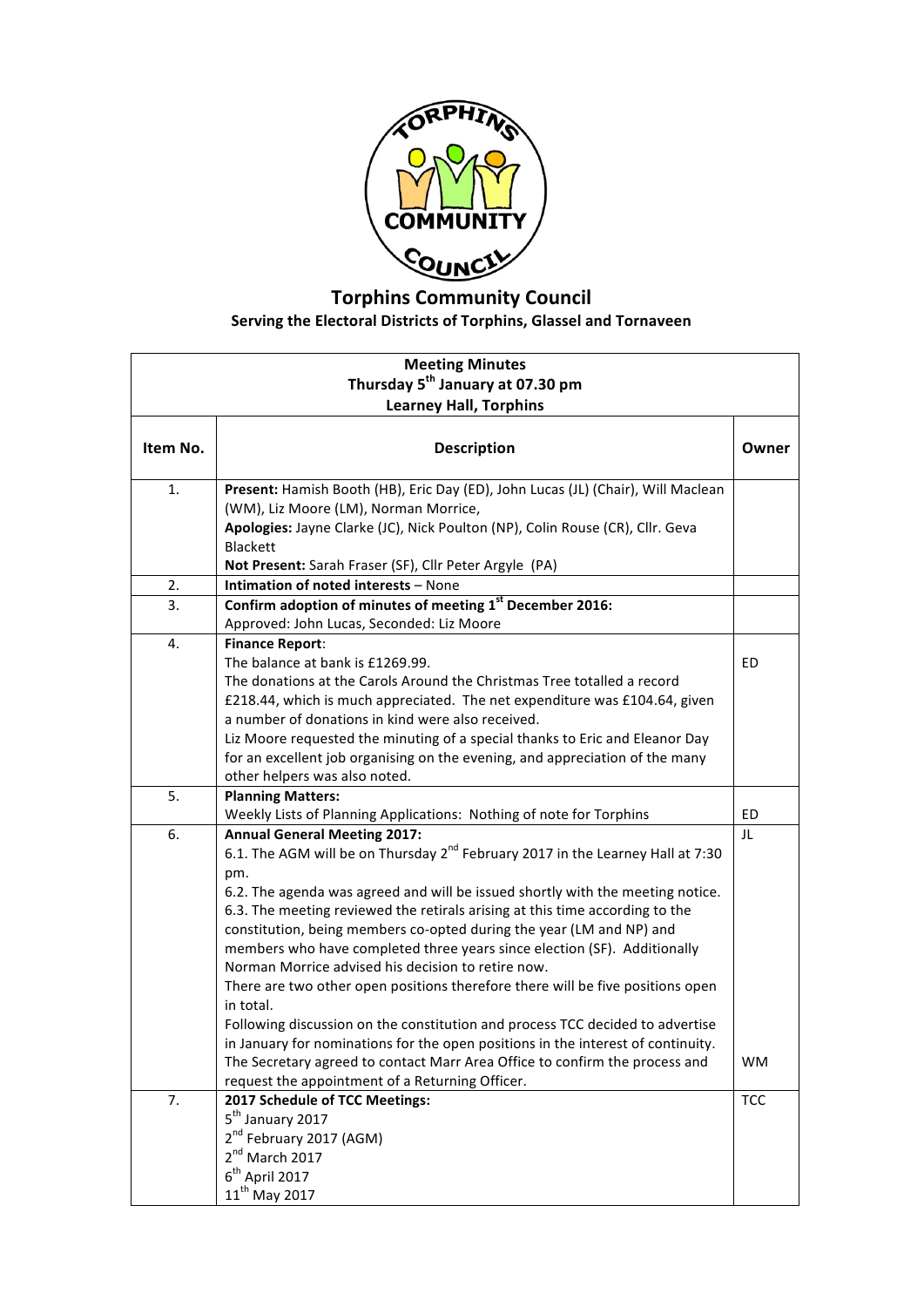|     | $\overline{1}^{\rm st}$ June 2017                                                 |           |
|-----|-----------------------------------------------------------------------------------|-----------|
|     | $6th$ July 2017                                                                   |           |
|     | 7 <sup>th</sup> September 2017                                                    |           |
|     | 5 <sup>th</sup> October 2017                                                      |           |
|     | 2 <sup>nd</sup> November 2017                                                     |           |
|     | 7 <sup>th</sup> December 2017                                                     |           |
| 8.  | <b>Open Actions:</b>                                                              |           |
|     | 8.1. Road Safety and Speeding:                                                    |           |
|     | 8.1.1. Proposed Mandatory speed limit at Campfield - TCC has requested a 40       | PA        |
|     | mph limit. No further information has been received and we await the              |           |
|     | outcome of the Aberdeenshire Council assessment.                                  |           |
|     | 8.1.2. Proposed roadside signs highlighting blackspots and accidents to           | AC        |
|     | encourage improved behaviour - Awaiting further information from                  |           |
|     | Aberdeenshire Council.                                                            |           |
|     | 8.1.3. Contact with Torphins School on road safety will proceed in January.       | <b>LM</b> |
|     | 8.1.4. It was noted the temporary speed monitoring equipment on St Marnan         | JL        |
|     | Road appears to be reducing traffic speed at that point entering the village.     |           |
|     | This of course provides a false picture of speeds before the equipment was        |           |
|     | installed, but does suggest a permanent sign of this type would be helpful.       |           |
|     | There is ongoing concern about speed heading north on St Marnan Road. A           |           |
|     | similar speed monitoring sign is requested to be installed on the northern        |           |
|     | headed side of the road.                                                          |           |
|     | 8.2. Torphins Park:                                                               |           |
|     | 8.2.1. Jubilee Stone Planting Plan - HB has identified stones to be installed and | HB        |
|     | will advise when work is to proceed.                                              |           |
|     | 8.2.2. Drainage - No further update at this time.                                 | JL        |
|     | 8.2.3. Park gymnastic equipment way forward decision - confirmed ED will          | ED        |
|     | approach the school headmistress in January for feedback on preferences for       |           |
|     | equipment.                                                                        |           |
|     | ED has written to The Big Lottery Fund regarding possible funding for park        |           |
|     | equipment and other projects. Awards for All and Investing in Ideas are two       |           |
|     | potential funds that would each offer up to maximum £10,000 if appropriate        |           |
|     | projects can be planned and submitted for approval.                               |           |
|     | 8.3. Notice Board Map of Torphins:                                                |           |
|     | Comments on the draft have now been completed and consolidated so work            | <b>CR</b> |
|     | on completing the map will proceed during January.                                |           |
|     | 8.4. Second PAD for Village:                                                      |           |
|     | The PAD equipment has been received and is available for installation when        | <b>WM</b> |
|     | MDC is ready. NM agreed to review the equipment to plan installation              | <b>NM</b> |
|     | requirements for his firm to support when the time comes.                         |           |
|     | 8.5. Torphins Community Resilience Plan:                                          |           |
|     | Janelle Clark, Marr Area Manager, and Colin Gray, Emergency Planning Officer      | JL        |
|     | will attend the February or March meeting of TCC to discuss community             |           |
|     | resilience planning.                                                              |           |
|     | 8.6. Paths Project: The next meeting of the joint committee is on $12^{th}$       | Paths     |
|     | November.                                                                         | Group     |
| 9.  | Correspondence:                                                                   |           |
|     | WM advised we have received today a Winter Services Briefing Note issued to       | <b>WM</b> |
|     | all community councils by Philip D McKay Head of Roads, Landscape Services        |           |
|     | and Waste Management, Aberdeenshire Council. WM to distribute the note            |           |
|     | and post on TCC website and Facebook page.                                        |           |
| 10. | A.O.C.B.                                                                          |           |
|     | 10.1. LM expressed serious concern about the recent increase in dog fouling       | TCC, SF   |
|     | on Beltie Road and in the Park. The anti dog fouling campaign will be             |           |
|     | reinforced, including additional chalk spraying.                                  | JC, JL    |
|     | 10.2. HB advised the broken water meter identified near MDC has been              | HB        |
|     | reported and is being addressed.                                                  |           |